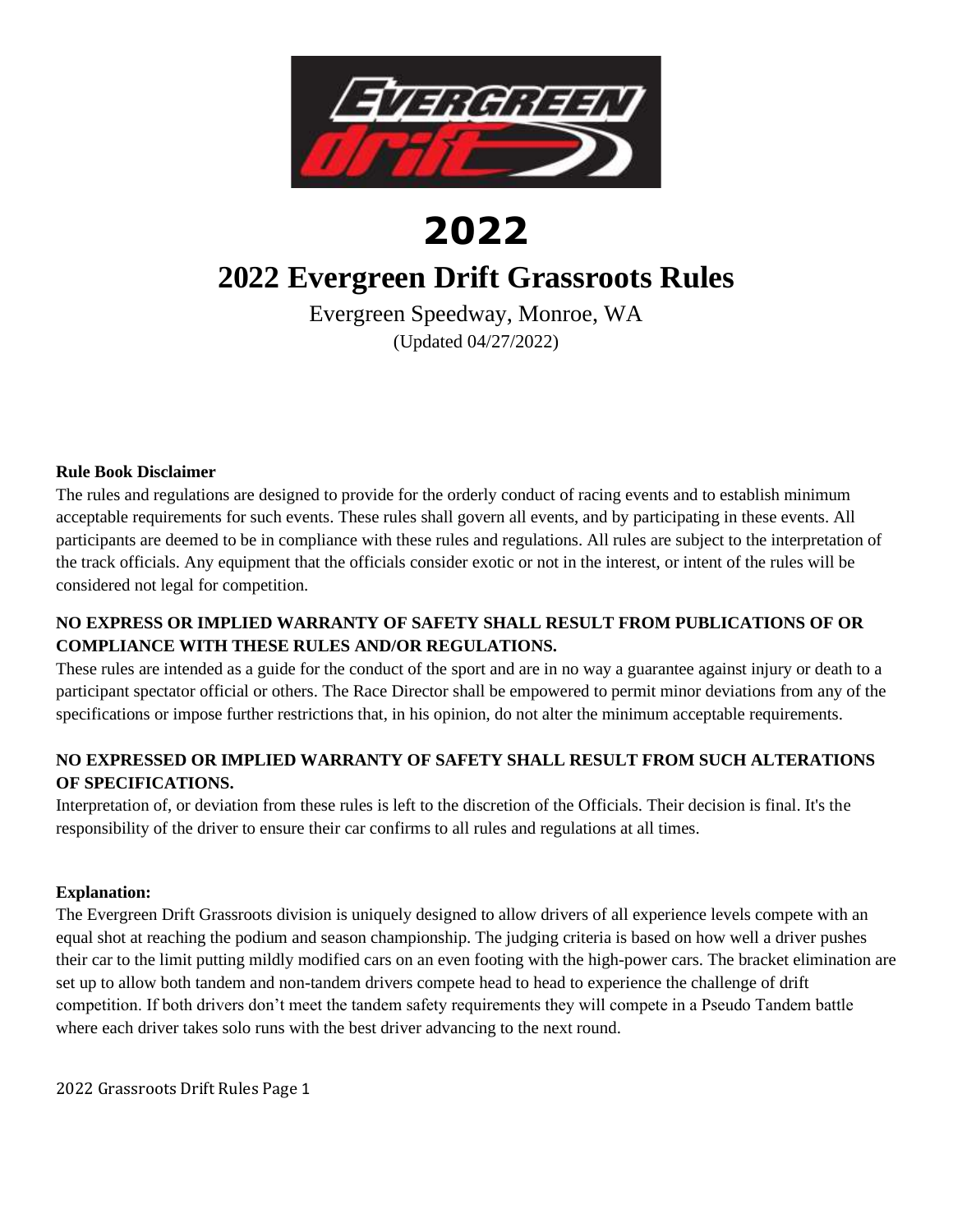Trophies and bragging rights are up for grabs on the podium. The driver that earns the most points over all rounds will be crowned the 2022 Evergreen Drift Grassroots Champion!

# **1) Competing Models**

- **a)** Eligible models must be considered a "production vehicle" and have had a minimum build run of 600 units in each model year
- **b)** Must be propelled by the rear wheels only

# **2) Body Work**

- **a)** Body Panels such as bumper covers, side skirts, fender flares etc. Must be attached in a way that keeps them solidly mounted to the vehicle during normal operation.
- **b)** All cars must have a minimum of (1) front and (1) rear permanently installed tow hook.
- **c)** Door, Quarter and Rear window glass must be OEM or clear LEXAN
	- i) Door, quarter and rear window must be OEM glass or clear/polycarbonate with minimum thickness of .125 inch.
	- ii) Must be securely mounted in place
- **d)** Windshields are required and must not have any damage that impairs vision or cracks covering more than 50% of the windshield in any direction.
	- i) Windshields must be OEM glass or Lexan/polycarbonate replacement
	- ii) Lexan/polycarbonate windshields must be a minimum thickness of .125-inch
	- iii) Lexan/polycarbonate windshields must be securely mounted and have a vertical brace .750-inch wide x .0625-inch aluminum which is securely mounted down the center of the opening on inside the vehicle.

# **e)** Interior

- i) The interior of the vehicle must be clean.
- ii) All non-essential and/or loose items must be removed.
- iii) Speakers, amplifiers etc. must be securely mounted or removed
- iv) Throttle, Brake and clutch pedals must operate properly with no binding

# **3) Roll Cage**

- **a)** A conforming roll cage is required to participate in Tandem runs on any 3/8 course.
- **b)** Cars without cages are allowed to tandem on courses designated by the Director of the Evergreen Drift as infield courses.
- **c)** Convertibles
	- i) All convertible cars must have a minimum of a 4 point roll bar.
	- ii) The bar must be higher than the driver's helmet when normally seated.
	- iii) The main hoop must not be more than 6" behind the driver.
- **d)** Basic Construction Standards
	- i) A minimum of a 4 point cage meeting the following criteria is required.
		- (1) Seamless SAE 1020 or 1025 etc. mild steel DOM tubing.
		- (2) The main cage components must all be made of the same size and thickness of tubing
		- (3) All Main components must be made from one piece continuous lengths of tubing.
		- (4) All contact areas in driver compartment must be covered with high density padding.
			- (a) Ethafoam or Ensolite or other similar material with a minimum thickness of ½" and conforming to SFI spec 45.1 is required.
		- (5) Any cage showing poor workmanship or welding will not be allowed to compete.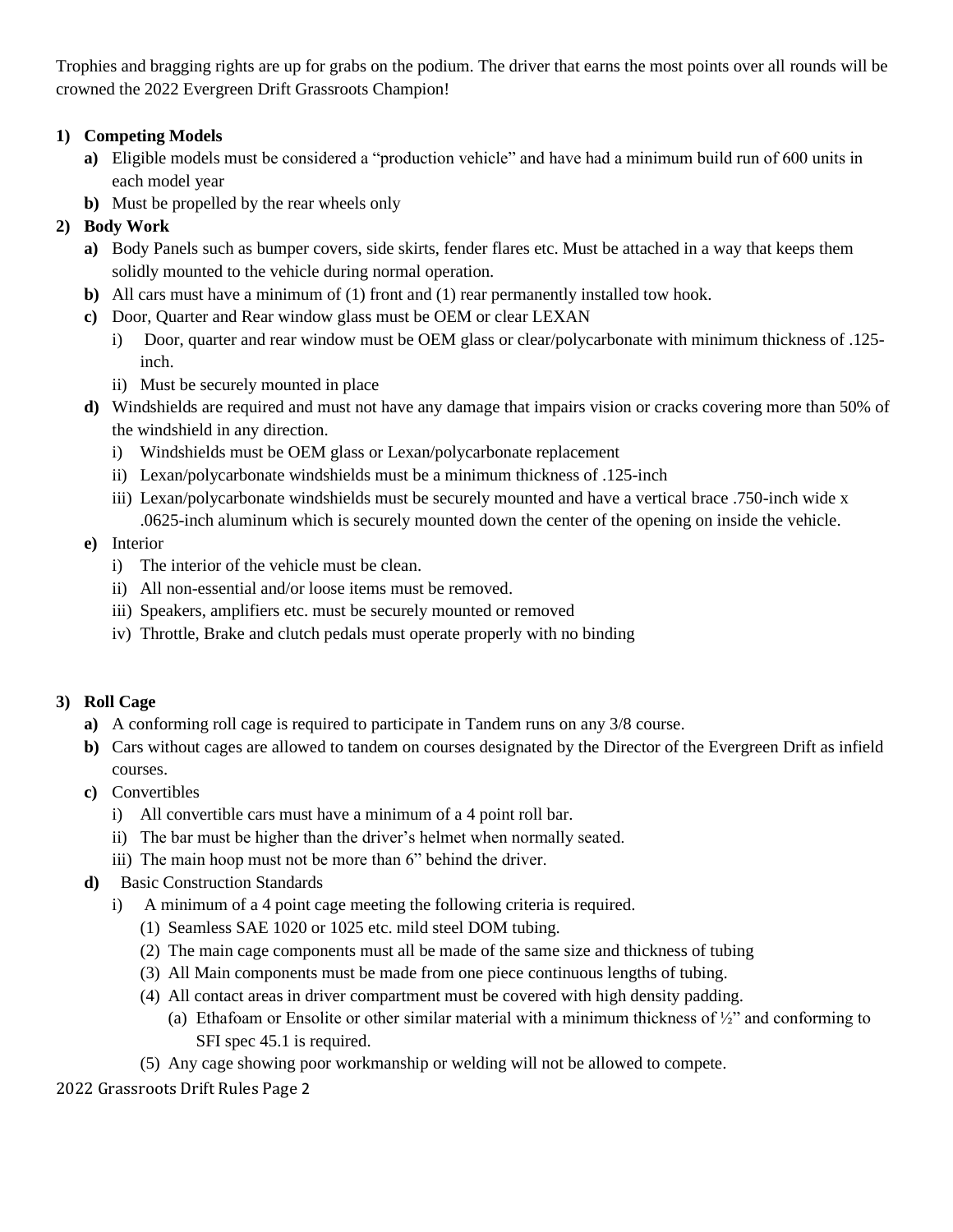- **e)** Main Cage Specific Construction.
	- i) The main roll hoop must extend the full width of the driver/passenger compartment and be as near the roof as possible.
		- (1) Must be welded to the frame or to a reinforced and/or gusseted floor pan on uni-body vehicles.
		- (2) Must have a diagonal tube extending from the top of one side of the hoop to the bottom of the opposite side.
		- (3) Must have a horizontal tube from the Driver's main hoop to the diagonal tube then continuing to the passenger side main hoop.
			- (a) This tube should be no higher than shoulder height.
	- ii) Bolt In Roll Cages are allowed at Evergreen Drift Grassroots events
		- (1) Door bars must comply with rules listed under iii of this section.
	- iii) Side Protection/door Bars
		- (1) Must have a minimum of one door bar across each front door opening.
		- (2) Must extend from the main hoop and terminate at the base of the A pillar.
		- (3) Must be one across both the passenger and driver's door opening
	- (4) Single door bar cars must retain factory doors with unmodified factory side impact protection.

#### **4) Engine, Transmission, Fuel, Chassis, Steering, Mechanical & Tires**

- **a)** Engine and Transmission Modifications
	- i) Engine, transmission, ECU and/or final drive modifications are free, but only the rear wheels may propel the vehicle.
- **b)** Fluids
	- i) All fluid systems must be free of leaks
	- ii) Catch tanks for the transmission and differential are strongly recommended
- **c)** Exhaust
	- i) Exhaust modifications are free except
		- (1) Must have a minimum of one muffler
		- (2) Turbo wastegate pipes may exit anywhere outside of the bodywork
		- (3) Max noise level of 92db at 75 feet will be enforced
- **d)** Cooling System
	- i) Cooling system modifications are free.
		- (1) a one (1) pint minimum capacity sealed catch can is required.
- **e)** Brake System
	- i) The primary braking system must operate all 4 wheels
	- ii) Secondary brake systems are allowed
- **f)** Steering modifications are free
- **g)** Wheels, Tires and Suspension
	- i) Wheel bearings, shocks, steering and suspension must all be in good operating condition with no excess play.
	- ii) No broken or missing lug studs or nuts are allowed
	- iii) No Damaged wheels that pose a safety hazard
	- iv) Maximum tire width of 235mm
- **h)** Electrical System
	- i) A master electrical switch is highly recommended.
	- ii) Cars with a relocated battery must have a fuse or circuit breaker meeting the following criteria
		- (1) 75 amp or higher recommended tripping point.
		- (2) Must be mounted in the positive cable within 12" of the battery terminal